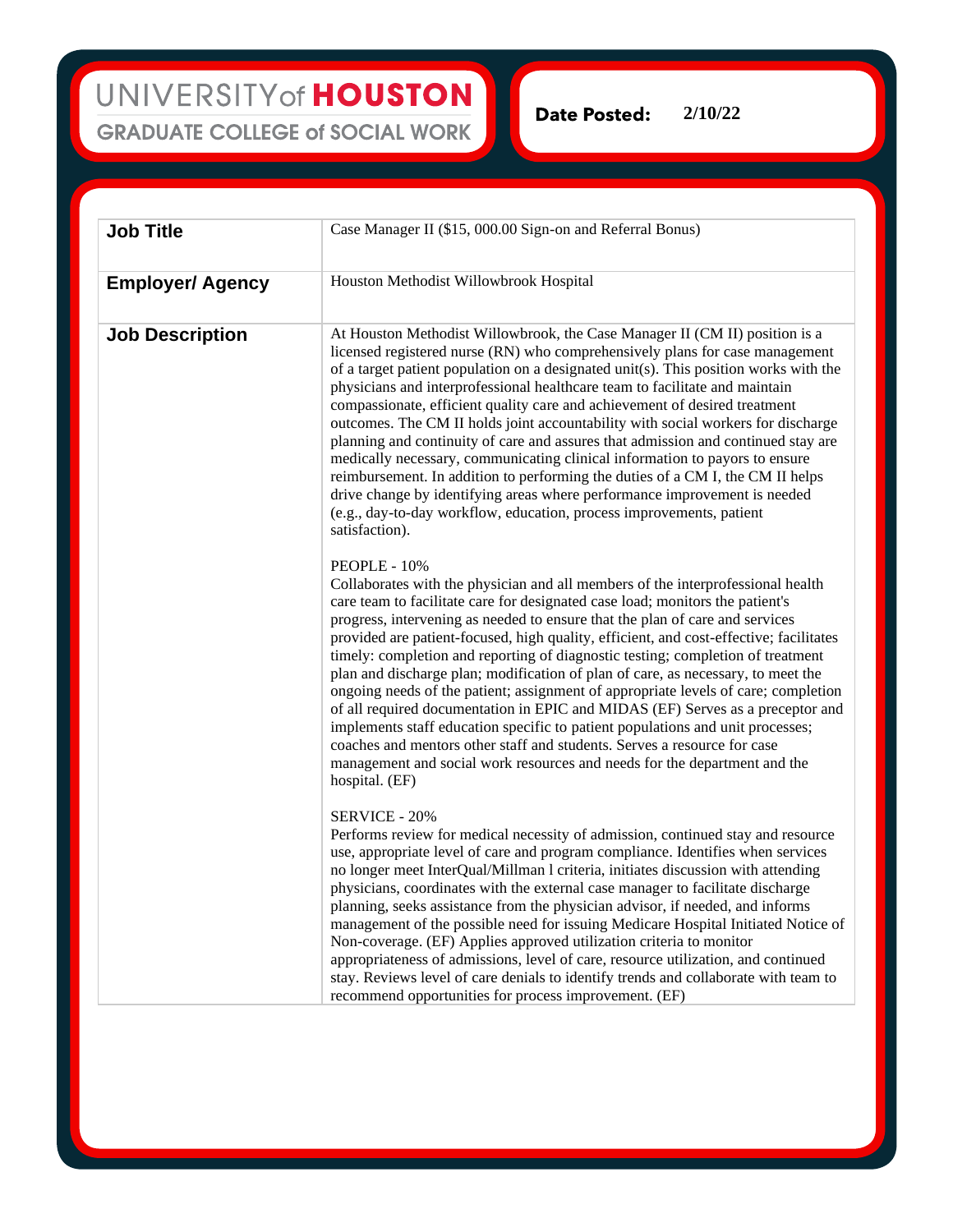### QUALITY/SAFETY - 30 %

Documents assessment and interventions efficiently and effectively. (EF) Plans for routine/difficult discharge and anticipates/prevents and manages emergent situations. Specific focus given to discharge plan and elimination of barriers. (EF) Performs post-discharge review by analyzing the inpatient record to ensure that compliance with quality indicators are met. Intervenes and takes appropriate action to foster real-time compliance with CMS guidelines and other performance measures associated with certification programs and other regulatory, national, regional or locally- sponsored quality programs. Provides reports, as needed, to appropriate parties showing: compliance with established governmental and/or institutional rules and regulations analysis of problematic areas, and actions taken to improve compliance (EF) Conducts chart audits and performs peer-topeer evaluations for continuous quality improvement. (EF) Identifies opportunities to improve patient satisfaction with focus on discharge domain and collaborates with unit leadership to implement evidence-based patient engagement strategies. (EF)

#### FINANCE - 25%

Monitors Length of Stay (LOS) for case load on an ongoing basis. Identifies population and/or service-specific trends impacting LOS and addresses/resolves problems impeding treatment progress. Proactively takes action to achieve continuous improvement and expedite care/facilitate discharge. Contributes to meeting departmental financial target on scorecard (EF) Manages all patients in Observation Status, daily, informing physicians of timely disposition options to assure maximum benefits for patients and reimbursement for the hospital. (EF) Secures reimbursement for hospital services by communicating medical information required by all external review entities, managed care contracts, insurers, fiscal intermediaries, and state and federal agencies. Responds to requests for information, monitors covered days, and initiates review to assure that all days are covered and reimbursable. (EF)

#### GROWTH/INNOVATION - 15%

Provides education to unit-based physicians, nurses, and other healthcare providers on case management topics. (EF) Identifies opportunity for practice changes. Offers innovative solutions through evidence-based practice/performance improvement projects and shared governance activities. (EF) Identifies and presents areas for innovation, efficiency and improvement in case management or department operations using evidence-based practice literature. Completes and updates the individual development plan (IDP) on an on-going basis. (EF) **Qualifications** EDUCATION REQUIREMENTS Bachelor of Science degree or higher in Nursing

EXPERIENCE REQUIREMENTS Five (5) years hospital clinical nursing experience which includes (2) years in case

management

Master's degree preferred

CERTIFICATES, LICENSES AND REGISTRATIONS REQUIRED Texas RN license or temporary TX RN license, should obtain permanent license within 90 days. Compact license acceptable according to current Board of Nursing

## UNIVERSITY of HOUSTON

**GRADUATE COLLEGE of SOCIAL WORK**